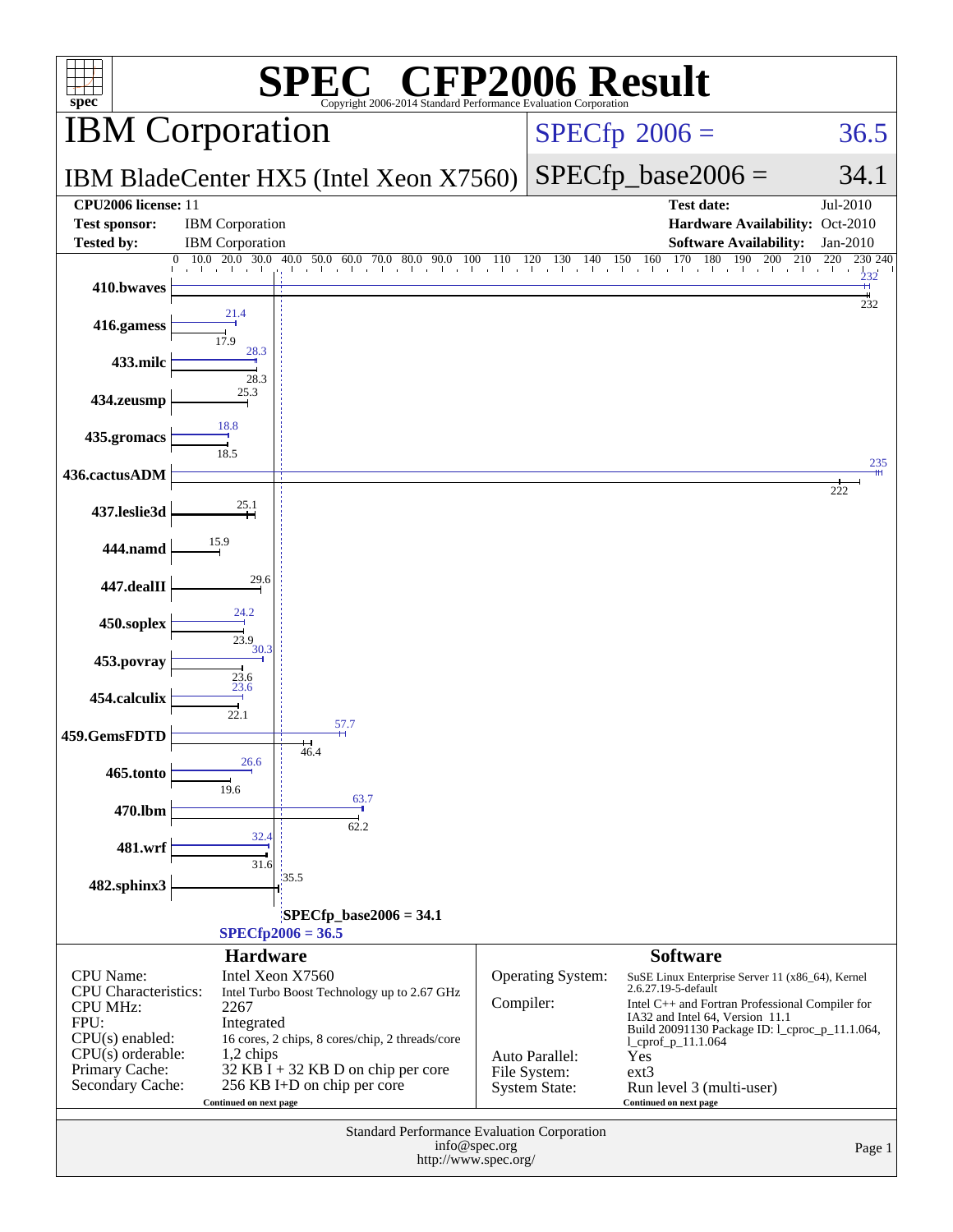

Results appear in the [order in which they were run.](http://www.spec.org/auto/cpu2006/Docs/result-fields.html#RunOrder) Bold underlined text [indicates a median measurement.](http://www.spec.org/auto/cpu2006/Docs/result-fields.html#Median)

### **[Platform Notes](http://www.spec.org/auto/cpu2006/Docs/result-fields.html#PlatformNotes)**

Turbo Boost set to Traditional

### **[General Notes](http://www.spec.org/auto/cpu2006/Docs/result-fields.html#GeneralNotes)**

 'ulimit -s unlimited' was used to set the stack size to unlimited prior to run Binaries were compiled on SLES 10 with Binutils 2.18.50.0.7.20080502 OMP NUM THREADS set to number of cores KMP\_AFFINITY set to granularity=fine,scatter KMP\_STACKSIZE set to 200M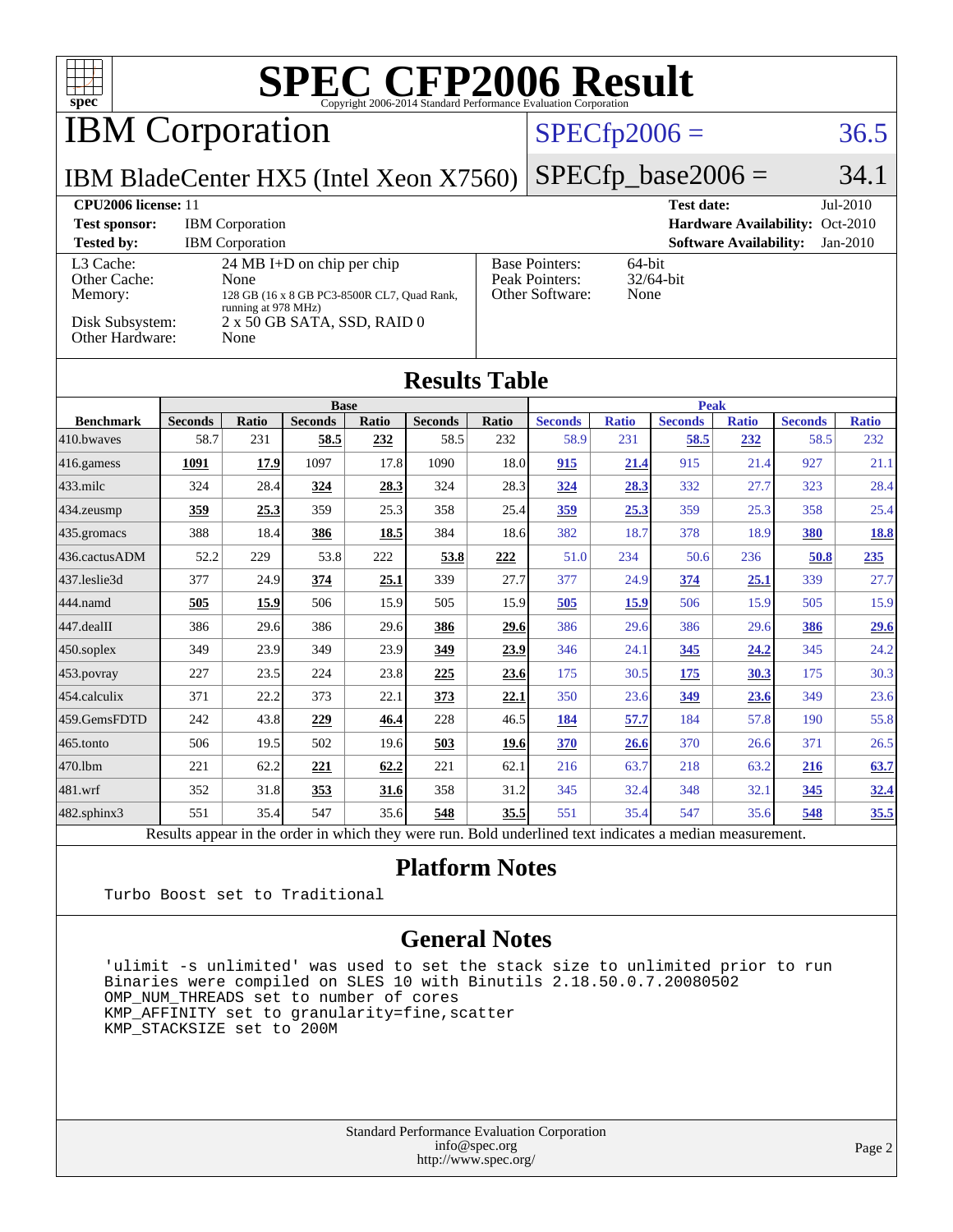

# **[SPEC CFP2006 Result](http://www.spec.org/auto/cpu2006/Docs/result-fields.html#SPECCFP2006Result)**

# IBM Corporation

 $SPECTp2006 = 36.5$ 

IBM BladeCenter HX5 (Intel Xeon X7560)  $SPECTp\_base2006 = 34.1$ 

**[Test sponsor:](http://www.spec.org/auto/cpu2006/Docs/result-fields.html#Testsponsor)** IBM Corporation **[Hardware Availability:](http://www.spec.org/auto/cpu2006/Docs/result-fields.html#HardwareAvailability)** Oct-2010

**[CPU2006 license:](http://www.spec.org/auto/cpu2006/Docs/result-fields.html#CPU2006license)** 11 **[Test date:](http://www.spec.org/auto/cpu2006/Docs/result-fields.html#Testdate)** Jul-2010 **[Tested by:](http://www.spec.org/auto/cpu2006/Docs/result-fields.html#Testedby)** IBM Corporation **[Software Availability:](http://www.spec.org/auto/cpu2006/Docs/result-fields.html#SoftwareAvailability)** Jan-2010

# **[Base Compiler Invocation](http://www.spec.org/auto/cpu2006/Docs/result-fields.html#BaseCompilerInvocation)**

[C benchmarks](http://www.spec.org/auto/cpu2006/Docs/result-fields.html#Cbenchmarks): icc  $-m64$ 

[C++ benchmarks:](http://www.spec.org/auto/cpu2006/Docs/result-fields.html#CXXbenchmarks) [icpc -m64](http://www.spec.org/cpu2006/results/res2010q3/cpu2006-20100802-12778.flags.html#user_CXXbase_intel_icpc_64bit_bedb90c1146cab66620883ef4f41a67e)

[Fortran benchmarks](http://www.spec.org/auto/cpu2006/Docs/result-fields.html#Fortranbenchmarks): [ifort -m64](http://www.spec.org/cpu2006/results/res2010q3/cpu2006-20100802-12778.flags.html#user_FCbase_intel_ifort_64bit_ee9d0fb25645d0210d97eb0527dcc06e)

[Benchmarks using both Fortran and C](http://www.spec.org/auto/cpu2006/Docs/result-fields.html#BenchmarksusingbothFortranandC): [icc -m64](http://www.spec.org/cpu2006/results/res2010q3/cpu2006-20100802-12778.flags.html#user_CC_FCbase_intel_icc_64bit_0b7121f5ab7cfabee23d88897260401c) [ifort -m64](http://www.spec.org/cpu2006/results/res2010q3/cpu2006-20100802-12778.flags.html#user_CC_FCbase_intel_ifort_64bit_ee9d0fb25645d0210d97eb0527dcc06e)

## **[Base Portability Flags](http://www.spec.org/auto/cpu2006/Docs/result-fields.html#BasePortabilityFlags)**

| 410.bwaves: -DSPEC CPU LP64                 |                                                                |
|---------------------------------------------|----------------------------------------------------------------|
| 416.gamess: - DSPEC_CPU_LP64                |                                                                |
| 433.milc: -DSPEC CPU LP64                   |                                                                |
| 434.zeusmp: -DSPEC_CPU_LP64                 |                                                                |
| 435.gromacs: -DSPEC_CPU_LP64 -nofor_main    |                                                                |
| 436.cactusADM: -DSPEC CPU LP64 -nofor main  |                                                                |
| 437.leslie3d: -DSPEC CPU LP64               |                                                                |
| 444.namd: - DSPEC CPU LP64                  |                                                                |
| 447.dealII: -DSPEC CPU LP64                 |                                                                |
| 450.soplex: -DSPEC_CPU_LP64                 |                                                                |
| 453.povray: -DSPEC_CPU_LP64                 |                                                                |
| 454.calculix: - DSPEC CPU LP64 - nofor main |                                                                |
| 459.GemsFDTD: -DSPEC CPU LP64               |                                                                |
| 465.tonto: - DSPEC CPU LP64                 |                                                                |
| 470.1bm: - DSPEC CPU LP64                   |                                                                |
|                                             | 481.wrf: -DSPEC_CPU_LP64 -DSPEC_CPU_CASE_FLAG -DSPEC_CPU_LINUX |
| 482.sphinx3: -DSPEC_CPU_LP64                |                                                                |
|                                             |                                                                |

### **[Base Optimization Flags](http://www.spec.org/auto/cpu2006/Docs/result-fields.html#BaseOptimizationFlags)**

[C benchmarks](http://www.spec.org/auto/cpu2006/Docs/result-fields.html#Cbenchmarks): [-xSSE4.2](http://www.spec.org/cpu2006/results/res2010q3/cpu2006-20100802-12778.flags.html#user_CCbase_f-xSSE42_f91528193cf0b216347adb8b939d4107) [-ipo](http://www.spec.org/cpu2006/results/res2010q3/cpu2006-20100802-12778.flags.html#user_CCbase_f-ipo) [-O3](http://www.spec.org/cpu2006/results/res2010q3/cpu2006-20100802-12778.flags.html#user_CCbase_f-O3) [-no-prec-div](http://www.spec.org/cpu2006/results/res2010q3/cpu2006-20100802-12778.flags.html#user_CCbase_f-no-prec-div) [-static](http://www.spec.org/cpu2006/results/res2010q3/cpu2006-20100802-12778.flags.html#user_CCbase_f-static) [-parallel](http://www.spec.org/cpu2006/results/res2010q3/cpu2006-20100802-12778.flags.html#user_CCbase_f-parallel) [-opt-prefetch](http://www.spec.org/cpu2006/results/res2010q3/cpu2006-20100802-12778.flags.html#user_CCbase_f-opt-prefetch) [C++ benchmarks:](http://www.spec.org/auto/cpu2006/Docs/result-fields.html#CXXbenchmarks) [-xSSE4.2](http://www.spec.org/cpu2006/results/res2010q3/cpu2006-20100802-12778.flags.html#user_CXXbase_f-xSSE42_f91528193cf0b216347adb8b939d4107) [-ipo](http://www.spec.org/cpu2006/results/res2010q3/cpu2006-20100802-12778.flags.html#user_CXXbase_f-ipo) [-O3](http://www.spec.org/cpu2006/results/res2010q3/cpu2006-20100802-12778.flags.html#user_CXXbase_f-O3) [-no-prec-div](http://www.spec.org/cpu2006/results/res2010q3/cpu2006-20100802-12778.flags.html#user_CXXbase_f-no-prec-div) [-static](http://www.spec.org/cpu2006/results/res2010q3/cpu2006-20100802-12778.flags.html#user_CXXbase_f-static) [-parallel](http://www.spec.org/cpu2006/results/res2010q3/cpu2006-20100802-12778.flags.html#user_CXXbase_f-parallel) [-opt-prefetch](http://www.spec.org/cpu2006/results/res2010q3/cpu2006-20100802-12778.flags.html#user_CXXbase_f-opt-prefetch) [Fortran benchmarks](http://www.spec.org/auto/cpu2006/Docs/result-fields.html#Fortranbenchmarks): [-xSSE4.2](http://www.spec.org/cpu2006/results/res2010q3/cpu2006-20100802-12778.flags.html#user_FCbase_f-xSSE42_f91528193cf0b216347adb8b939d4107) [-ipo](http://www.spec.org/cpu2006/results/res2010q3/cpu2006-20100802-12778.flags.html#user_FCbase_f-ipo) [-O3](http://www.spec.org/cpu2006/results/res2010q3/cpu2006-20100802-12778.flags.html#user_FCbase_f-O3) [-no-prec-div](http://www.spec.org/cpu2006/results/res2010q3/cpu2006-20100802-12778.flags.html#user_FCbase_f-no-prec-div) [-static](http://www.spec.org/cpu2006/results/res2010q3/cpu2006-20100802-12778.flags.html#user_FCbase_f-static) [-parallel](http://www.spec.org/cpu2006/results/res2010q3/cpu2006-20100802-12778.flags.html#user_FCbase_f-parallel) [-opt-prefetch](http://www.spec.org/cpu2006/results/res2010q3/cpu2006-20100802-12778.flags.html#user_FCbase_f-opt-prefetch) [Benchmarks using both Fortran and C](http://www.spec.org/auto/cpu2006/Docs/result-fields.html#BenchmarksusingbothFortranandC): [-xSSE4.2](http://www.spec.org/cpu2006/results/res2010q3/cpu2006-20100802-12778.flags.html#user_CC_FCbase_f-xSSE42_f91528193cf0b216347adb8b939d4107) [-ipo](http://www.spec.org/cpu2006/results/res2010q3/cpu2006-20100802-12778.flags.html#user_CC_FCbase_f-ipo) [-O3](http://www.spec.org/cpu2006/results/res2010q3/cpu2006-20100802-12778.flags.html#user_CC_FCbase_f-O3) [-no-prec-div](http://www.spec.org/cpu2006/results/res2010q3/cpu2006-20100802-12778.flags.html#user_CC_FCbase_f-no-prec-div) [-static](http://www.spec.org/cpu2006/results/res2010q3/cpu2006-20100802-12778.flags.html#user_CC_FCbase_f-static) [-parallel](http://www.spec.org/cpu2006/results/res2010q3/cpu2006-20100802-12778.flags.html#user_CC_FCbase_f-parallel) [-opt-prefetch](http://www.spec.org/cpu2006/results/res2010q3/cpu2006-20100802-12778.flags.html#user_CC_FCbase_f-opt-prefetch)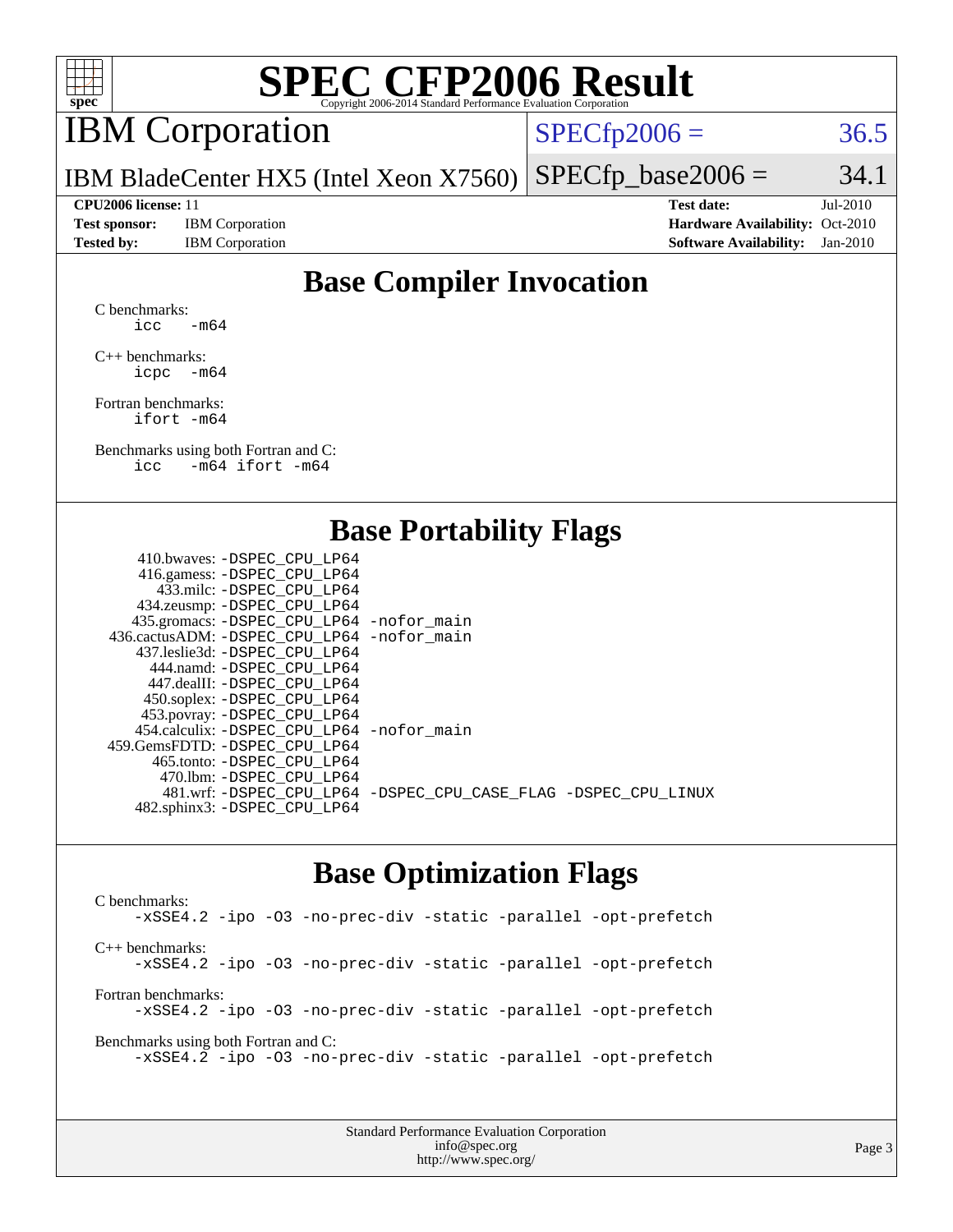

# **[SPEC CFP2006 Result](http://www.spec.org/auto/cpu2006/Docs/result-fields.html#SPECCFP2006Result)**

# IBM Corporation

 $SPECTp2006 = 36.5$ 

IBM BladeCenter HX5 (Intel Xeon X7560)  $SPECTp\_base2006 = 34.1$ 

**[Test sponsor:](http://www.spec.org/auto/cpu2006/Docs/result-fields.html#Testsponsor)** IBM Corporation **[Hardware Availability:](http://www.spec.org/auto/cpu2006/Docs/result-fields.html#HardwareAvailability)** Oct-2010

**[CPU2006 license:](http://www.spec.org/auto/cpu2006/Docs/result-fields.html#CPU2006license)** 11 **[Test date:](http://www.spec.org/auto/cpu2006/Docs/result-fields.html#Testdate)** Jul-2010 **[Tested by:](http://www.spec.org/auto/cpu2006/Docs/result-fields.html#Testedby)** IBM Corporation **[Software Availability:](http://www.spec.org/auto/cpu2006/Docs/result-fields.html#SoftwareAvailability)** Jan-2010

# **[Peak Compiler Invocation](http://www.spec.org/auto/cpu2006/Docs/result-fields.html#PeakCompilerInvocation)**

[C benchmarks](http://www.spec.org/auto/cpu2006/Docs/result-fields.html#Cbenchmarks):  $\text{icc}$   $-\text{m64}$ 

[C++ benchmarks:](http://www.spec.org/auto/cpu2006/Docs/result-fields.html#CXXbenchmarks) [icpc -m64](http://www.spec.org/cpu2006/results/res2010q3/cpu2006-20100802-12778.flags.html#user_CXXpeak_intel_icpc_64bit_bedb90c1146cab66620883ef4f41a67e)

[Fortran benchmarks](http://www.spec.org/auto/cpu2006/Docs/result-fields.html#Fortranbenchmarks): [ifort -m64](http://www.spec.org/cpu2006/results/res2010q3/cpu2006-20100802-12778.flags.html#user_FCpeak_intel_ifort_64bit_ee9d0fb25645d0210d97eb0527dcc06e)

[Benchmarks using both Fortran and C](http://www.spec.org/auto/cpu2006/Docs/result-fields.html#BenchmarksusingbothFortranandC): [icc -m64](http://www.spec.org/cpu2006/results/res2010q3/cpu2006-20100802-12778.flags.html#user_CC_FCpeak_intel_icc_64bit_0b7121f5ab7cfabee23d88897260401c) [ifort -m64](http://www.spec.org/cpu2006/results/res2010q3/cpu2006-20100802-12778.flags.html#user_CC_FCpeak_intel_ifort_64bit_ee9d0fb25645d0210d97eb0527dcc06e)

## **[Peak Portability Flags](http://www.spec.org/auto/cpu2006/Docs/result-fields.html#PeakPortabilityFlags)**

Same as Base Portability Flags

# **[Peak Optimization Flags](http://www.spec.org/auto/cpu2006/Docs/result-fields.html#PeakOptimizationFlags)**

[C benchmarks](http://www.spec.org/auto/cpu2006/Docs/result-fields.html#Cbenchmarks):

 433.milc: [-xSSE4.2](http://www.spec.org/cpu2006/results/res2010q3/cpu2006-20100802-12778.flags.html#user_peakPASS2_CFLAGSPASS2_LDFLAGS433_milc_f-xSSE42_f91528193cf0b216347adb8b939d4107)(pass 2) [-prof-gen](http://www.spec.org/cpu2006/results/res2010q3/cpu2006-20100802-12778.flags.html#user_peakPASS1_CFLAGSPASS1_LDFLAGS433_milc_prof_gen_e43856698f6ca7b7e442dfd80e94a8fc)(pass 1) [-ipo](http://www.spec.org/cpu2006/results/res2010q3/cpu2006-20100802-12778.flags.html#user_peakPASS2_CFLAGSPASS2_LDFLAGS433_milc_f-ipo)(pass 2) [-O3](http://www.spec.org/cpu2006/results/res2010q3/cpu2006-20100802-12778.flags.html#user_peakPASS2_CFLAGSPASS2_LDFLAGS433_milc_f-O3)(pass 2) [-no-prec-div](http://www.spec.org/cpu2006/results/res2010q3/cpu2006-20100802-12778.flags.html#user_peakPASS2_CFLAGSPASS2_LDFLAGS433_milc_f-no-prec-div)(pass 2) [-static](http://www.spec.org/cpu2006/results/res2010q3/cpu2006-20100802-12778.flags.html#user_peakPASS2_CFLAGSPASS2_LDFLAGS433_milc_f-static)(pass 2) [-prof-use](http://www.spec.org/cpu2006/results/res2010q3/cpu2006-20100802-12778.flags.html#user_peakPASS2_CFLAGSPASS2_LDFLAGS433_milc_prof_use_bccf7792157ff70d64e32fe3e1250b55)(pass 2) [-ansi-alias](http://www.spec.org/cpu2006/results/res2010q3/cpu2006-20100802-12778.flags.html#user_peakOPTIMIZE433_milc_f-ansi-alias)

 470.lbm: [-xSSE4.2](http://www.spec.org/cpu2006/results/res2010q3/cpu2006-20100802-12778.flags.html#user_peakPASS2_CFLAGSPASS2_LDFLAGS470_lbm_f-xSSE42_f91528193cf0b216347adb8b939d4107)(pass 2) [-prof-gen](http://www.spec.org/cpu2006/results/res2010q3/cpu2006-20100802-12778.flags.html#user_peakPASS1_CFLAGSPASS1_LDFLAGS470_lbm_prof_gen_e43856698f6ca7b7e442dfd80e94a8fc)(pass 1) [-ipo](http://www.spec.org/cpu2006/results/res2010q3/cpu2006-20100802-12778.flags.html#user_peakPASS2_CFLAGSPASS2_LDFLAGS470_lbm_f-ipo)(pass 2) [-O3](http://www.spec.org/cpu2006/results/res2010q3/cpu2006-20100802-12778.flags.html#user_peakPASS2_CFLAGSPASS2_LDFLAGS470_lbm_f-O3)(pass 2) [-no-prec-div](http://www.spec.org/cpu2006/results/res2010q3/cpu2006-20100802-12778.flags.html#user_peakPASS2_CFLAGSPASS2_LDFLAGS470_lbm_f-no-prec-div)(pass 2) [-static](http://www.spec.org/cpu2006/results/res2010q3/cpu2006-20100802-12778.flags.html#user_peakPASS2_CFLAGSPASS2_LDFLAGS470_lbm_f-static)(pass 2) [-prof-use](http://www.spec.org/cpu2006/results/res2010q3/cpu2006-20100802-12778.flags.html#user_peakPASS2_CFLAGSPASS2_LDFLAGS470_lbm_prof_use_bccf7792157ff70d64e32fe3e1250b55)(pass 2) [-parallel](http://www.spec.org/cpu2006/results/res2010q3/cpu2006-20100802-12778.flags.html#user_peakOPTIMIZE470_lbm_f-parallel) [-ansi-alias](http://www.spec.org/cpu2006/results/res2010q3/cpu2006-20100802-12778.flags.html#user_peakOPTIMIZE470_lbm_f-ansi-alias) [-auto-ilp32](http://www.spec.org/cpu2006/results/res2010q3/cpu2006-20100802-12778.flags.html#user_peakCOPTIMIZE470_lbm_f-auto-ilp32)

 $482$ .sphinx3: basepeak = yes

[C++ benchmarks:](http://www.spec.org/auto/cpu2006/Docs/result-fields.html#CXXbenchmarks)

 $444$ .namd: basepeak = yes

 $447$ .dealII: basepeak = yes

 450.soplex: [-xSSE4.2](http://www.spec.org/cpu2006/results/res2010q3/cpu2006-20100802-12778.flags.html#user_peakPASS2_CXXFLAGSPASS2_LDFLAGS450_soplex_f-xSSE42_f91528193cf0b216347adb8b939d4107)(pass 2) [-prof-gen](http://www.spec.org/cpu2006/results/res2010q3/cpu2006-20100802-12778.flags.html#user_peakPASS1_CXXFLAGSPASS1_LDFLAGS450_soplex_prof_gen_e43856698f6ca7b7e442dfd80e94a8fc)(pass 1) [-ipo](http://www.spec.org/cpu2006/results/res2010q3/cpu2006-20100802-12778.flags.html#user_peakPASS2_CXXFLAGSPASS2_LDFLAGS450_soplex_f-ipo)(pass 2) [-O3](http://www.spec.org/cpu2006/results/res2010q3/cpu2006-20100802-12778.flags.html#user_peakPASS2_CXXFLAGSPASS2_LDFLAGS450_soplex_f-O3)(pass 2) [-no-prec-div](http://www.spec.org/cpu2006/results/res2010q3/cpu2006-20100802-12778.flags.html#user_peakPASS2_CXXFLAGSPASS2_LDFLAGS450_soplex_f-no-prec-div)(pass 2) [-static](http://www.spec.org/cpu2006/results/res2010q3/cpu2006-20100802-12778.flags.html#user_peakPASS2_CXXFLAGSPASS2_LDFLAGS450_soplex_f-static)(pass 2) [-prof-use](http://www.spec.org/cpu2006/results/res2010q3/cpu2006-20100802-12778.flags.html#user_peakPASS2_CXXFLAGSPASS2_LDFLAGS450_soplex_prof_use_bccf7792157ff70d64e32fe3e1250b55)(pass 2) [-opt-malloc-options=3](http://www.spec.org/cpu2006/results/res2010q3/cpu2006-20100802-12778.flags.html#user_peakOPTIMIZE450_soplex_f-opt-malloc-options_13ab9b803cf986b4ee62f0a5998c2238) [-auto-ilp32](http://www.spec.org/cpu2006/results/res2010q3/cpu2006-20100802-12778.flags.html#user_peakCXXOPTIMIZE450_soplex_f-auto-ilp32)

```
 453.povray: -xSSE4.2(pass 2) -prof-gen(pass 1) -ipo(pass 2) -O3(pass 2)
-no-prec-div(pass 2) -static(pass 2) -prof-use(pass 2)
-unroll4 -ansi-alias
```
[Fortran benchmarks](http://www.spec.org/auto/cpu2006/Docs/result-fields.html#Fortranbenchmarks):

Continued on next page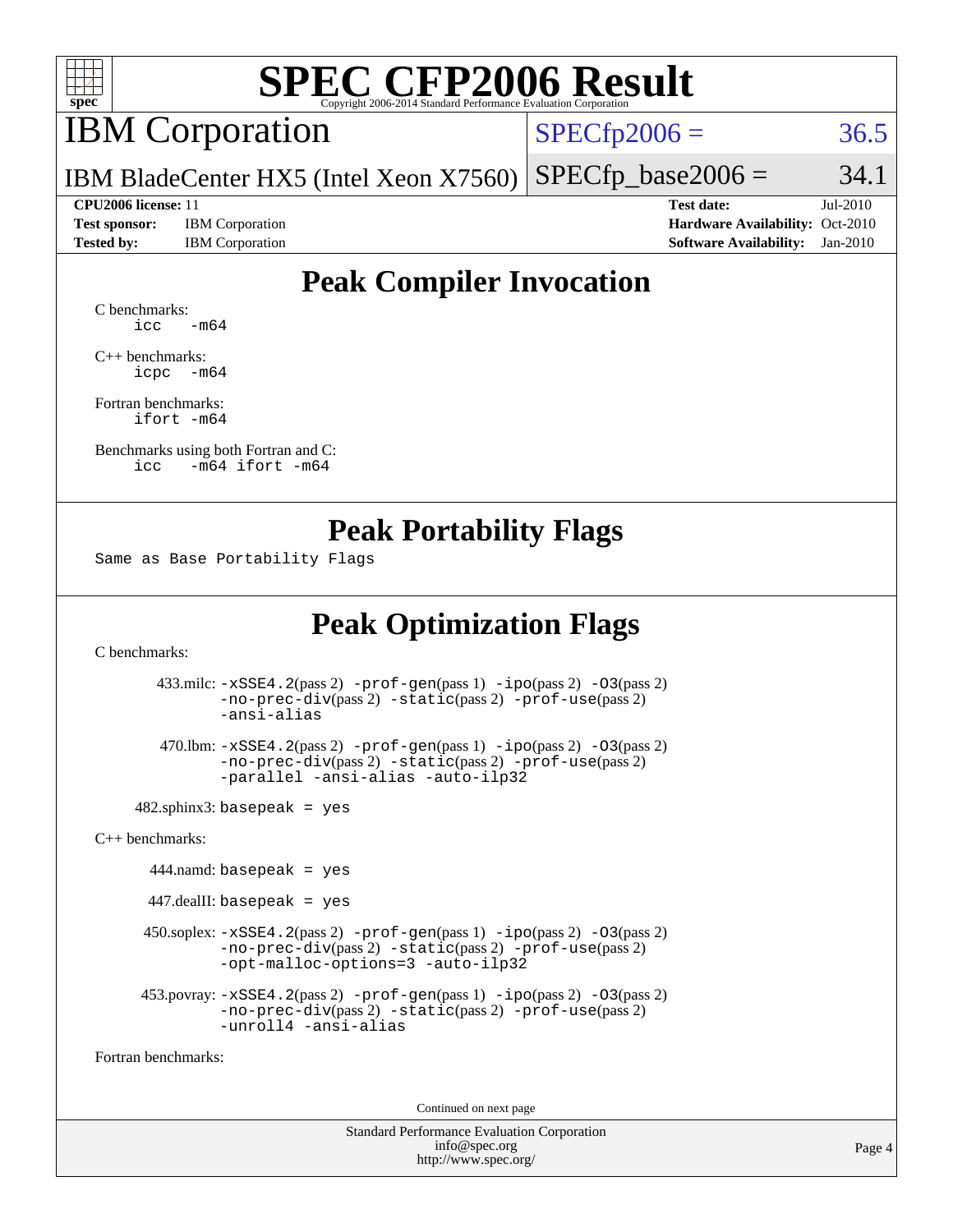

# **[SPEC CFP2006 Result](http://www.spec.org/auto/cpu2006/Docs/result-fields.html#SPECCFP2006Result)**

IBM Corporation

 $SPECTp2006 = 36.5$ 

IBM BladeCenter HX5 (Intel Xeon X7560)  $SPECTp\_base2006 = 34.1$ 

**[Test sponsor:](http://www.spec.org/auto/cpu2006/Docs/result-fields.html#Testsponsor)** IBM Corporation **[Hardware Availability:](http://www.spec.org/auto/cpu2006/Docs/result-fields.html#HardwareAvailability)** Oct-2010 **[Tested by:](http://www.spec.org/auto/cpu2006/Docs/result-fields.html#Testedby)** IBM Corporation **[Software Availability:](http://www.spec.org/auto/cpu2006/Docs/result-fields.html#SoftwareAvailability)** Jan-2010

**[CPU2006 license:](http://www.spec.org/auto/cpu2006/Docs/result-fields.html#CPU2006license)** 11 **[Test date:](http://www.spec.org/auto/cpu2006/Docs/result-fields.html#Testdate)** Jul-2010

# **[Peak Optimization Flags \(Continued\)](http://www.spec.org/auto/cpu2006/Docs/result-fields.html#PeakOptimizationFlags)**

Standard Performance Evaluation Corporation [info@spec.org](mailto:info@spec.org) <http://www.spec.org/> Page 5 410.bwaves: [-xSSE4.2](http://www.spec.org/cpu2006/results/res2010q3/cpu2006-20100802-12778.flags.html#user_peakOPTIMIZE410_bwaves_f-xSSE42_f91528193cf0b216347adb8b939d4107) [-ipo](http://www.spec.org/cpu2006/results/res2010q3/cpu2006-20100802-12778.flags.html#user_peakOPTIMIZE410_bwaves_f-ipo) [-O3](http://www.spec.org/cpu2006/results/res2010q3/cpu2006-20100802-12778.flags.html#user_peakOPTIMIZE410_bwaves_f-O3) [-no-prec-div](http://www.spec.org/cpu2006/results/res2010q3/cpu2006-20100802-12778.flags.html#user_peakOPTIMIZE410_bwaves_f-no-prec-div) [-static](http://www.spec.org/cpu2006/results/res2010q3/cpu2006-20100802-12778.flags.html#user_peakOPTIMIZE410_bwaves_f-static) [-opt-prefetch](http://www.spec.org/cpu2006/results/res2010q3/cpu2006-20100802-12778.flags.html#user_peakOPTIMIZE410_bwaves_f-opt-prefetch) [-parallel](http://www.spec.org/cpu2006/results/res2010q3/cpu2006-20100802-12778.flags.html#user_peakOPTIMIZE410_bwaves_f-parallel)  $416$ .gamess:  $-xSSE4$ .  $2(pass 2)$  [-prof-gen](http://www.spec.org/cpu2006/results/res2010q3/cpu2006-20100802-12778.flags.html#user_peakPASS1_FFLAGSPASS1_LDFLAGS416_gamess_prof_gen_e43856698f6ca7b7e442dfd80e94a8fc)(pass 1) [-ipo](http://www.spec.org/cpu2006/results/res2010q3/cpu2006-20100802-12778.flags.html#user_peakPASS2_FFLAGSPASS2_LDFLAGS416_gamess_f-ipo)(pass 2) [-O3](http://www.spec.org/cpu2006/results/res2010q3/cpu2006-20100802-12778.flags.html#user_peakPASS2_FFLAGSPASS2_LDFLAGS416_gamess_f-O3)(pass 2) [-no-prec-div](http://www.spec.org/cpu2006/results/res2010q3/cpu2006-20100802-12778.flags.html#user_peakPASS2_FFLAGSPASS2_LDFLAGS416_gamess_f-no-prec-div)(pass 2) [-static](http://www.spec.org/cpu2006/results/res2010q3/cpu2006-20100802-12778.flags.html#user_peakPASS2_FFLAGSPASS2_LDFLAGS416_gamess_f-static)(pass 2) [-prof-use](http://www.spec.org/cpu2006/results/res2010q3/cpu2006-20100802-12778.flags.html#user_peakPASS2_FFLAGSPASS2_LDFLAGS416_gamess_prof_use_bccf7792157ff70d64e32fe3e1250b55)(pass 2) [-unroll2](http://www.spec.org/cpu2006/results/res2010q3/cpu2006-20100802-12778.flags.html#user_peakOPTIMIZE416_gamess_f-unroll_784dae83bebfb236979b41d2422d7ec2) [-Ob0](http://www.spec.org/cpu2006/results/res2010q3/cpu2006-20100802-12778.flags.html#user_peakOPTIMIZE416_gamess_f-Ob_n_fbe6f6428adb7d4b74b1e99bb2444c2d) [-ansi-alias](http://www.spec.org/cpu2006/results/res2010q3/cpu2006-20100802-12778.flags.html#user_peakOPTIMIZE416_gamess_f-ansi-alias) [-scalar-rep-](http://www.spec.org/cpu2006/results/res2010q3/cpu2006-20100802-12778.flags.html#user_peakOPTIMIZE416_gamess_f-disablescalarrep_abbcad04450fb118e4809c81d83c8a1d) 434.zeusmp: basepeak = yes 437.leslie3d: basepeak = yes 459.GemsFDTD: [-xSSE4.2](http://www.spec.org/cpu2006/results/res2010q3/cpu2006-20100802-12778.flags.html#user_peakPASS2_FFLAGSPASS2_LDFLAGS459_GemsFDTD_f-xSSE42_f91528193cf0b216347adb8b939d4107)(pass 2) [-prof-gen](http://www.spec.org/cpu2006/results/res2010q3/cpu2006-20100802-12778.flags.html#user_peakPASS1_FFLAGSPASS1_LDFLAGS459_GemsFDTD_prof_gen_e43856698f6ca7b7e442dfd80e94a8fc)(pass 1) [-ipo](http://www.spec.org/cpu2006/results/res2010q3/cpu2006-20100802-12778.flags.html#user_peakPASS2_FFLAGSPASS2_LDFLAGS459_GemsFDTD_f-ipo)(pass 2) [-O3](http://www.spec.org/cpu2006/results/res2010q3/cpu2006-20100802-12778.flags.html#user_peakPASS2_FFLAGSPASS2_LDFLAGS459_GemsFDTD_f-O3)(pass 2) [-no-prec-div](http://www.spec.org/cpu2006/results/res2010q3/cpu2006-20100802-12778.flags.html#user_peakPASS2_FFLAGSPASS2_LDFLAGS459_GemsFDTD_f-no-prec-div)(pass 2) [-static](http://www.spec.org/cpu2006/results/res2010q3/cpu2006-20100802-12778.flags.html#user_peakPASS2_FFLAGSPASS2_LDFLAGS459_GemsFDTD_f-static)(pass 2) [-prof-use](http://www.spec.org/cpu2006/results/res2010q3/cpu2006-20100802-12778.flags.html#user_peakPASS2_FFLAGSPASS2_LDFLAGS459_GemsFDTD_prof_use_bccf7792157ff70d64e32fe3e1250b55)(pass 2) [-unroll2](http://www.spec.org/cpu2006/results/res2010q3/cpu2006-20100802-12778.flags.html#user_peakOPTIMIZE459_GemsFDTD_f-unroll_784dae83bebfb236979b41d2422d7ec2) [-Ob0](http://www.spec.org/cpu2006/results/res2010q3/cpu2006-20100802-12778.flags.html#user_peakOPTIMIZE459_GemsFDTD_f-Ob_n_fbe6f6428adb7d4b74b1e99bb2444c2d) [-opt-prefetch](http://www.spec.org/cpu2006/results/res2010q3/cpu2006-20100802-12778.flags.html#user_peakOPTIMIZE459_GemsFDTD_f-opt-prefetch) [-parallel](http://www.spec.org/cpu2006/results/res2010q3/cpu2006-20100802-12778.flags.html#user_peakOPTIMIZE459_GemsFDTD_f-parallel)  $465$ .tonto:  $-xSSE4$ .  $2(pass 2)$  [-prof-gen](http://www.spec.org/cpu2006/results/res2010q3/cpu2006-20100802-12778.flags.html#user_peakPASS1_FFLAGSPASS1_LDFLAGS465_tonto_prof_gen_e43856698f6ca7b7e442dfd80e94a8fc)(pass 1) [-ipo](http://www.spec.org/cpu2006/results/res2010q3/cpu2006-20100802-12778.flags.html#user_peakPASS2_FFLAGSPASS2_LDFLAGS465_tonto_f-ipo)(pass 2) -03(pass 2) [-no-prec-div](http://www.spec.org/cpu2006/results/res2010q3/cpu2006-20100802-12778.flags.html#user_peakPASS2_FFLAGSPASS2_LDFLAGS465_tonto_f-no-prec-div)(pass 2) [-static](http://www.spec.org/cpu2006/results/res2010q3/cpu2006-20100802-12778.flags.html#user_peakPASS2_FFLAGSPASS2_LDFLAGS465_tonto_f-static)(pass 2) [-prof-use](http://www.spec.org/cpu2006/results/res2010q3/cpu2006-20100802-12778.flags.html#user_peakPASS2_FFLAGSPASS2_LDFLAGS465_tonto_prof_use_bccf7792157ff70d64e32fe3e1250b55)(pass 2) [-inline-calloc](http://www.spec.org/cpu2006/results/res2010q3/cpu2006-20100802-12778.flags.html#user_peakOPTIMIZE465_tonto_f-inline-calloc) [-opt-malloc-options=3](http://www.spec.org/cpu2006/results/res2010q3/cpu2006-20100802-12778.flags.html#user_peakOPTIMIZE465_tonto_f-opt-malloc-options_13ab9b803cf986b4ee62f0a5998c2238) [-auto](http://www.spec.org/cpu2006/results/res2010q3/cpu2006-20100802-12778.flags.html#user_peakOPTIMIZE465_tonto_f-auto) [-unroll4](http://www.spec.org/cpu2006/results/res2010q3/cpu2006-20100802-12778.flags.html#user_peakOPTIMIZE465_tonto_f-unroll_4e5e4ed65b7fd20bdcd365bec371b81f) [Benchmarks using both Fortran and C](http://www.spec.org/auto/cpu2006/Docs/result-fields.html#BenchmarksusingbothFortranandC): 435.gromacs: [-xSSE4.2](http://www.spec.org/cpu2006/results/res2010q3/cpu2006-20100802-12778.flags.html#user_peakPASS2_CFLAGSPASS2_FFLAGSPASS2_LDFLAGS435_gromacs_f-xSSE42_f91528193cf0b216347adb8b939d4107)(pass 2) [-prof-gen](http://www.spec.org/cpu2006/results/res2010q3/cpu2006-20100802-12778.flags.html#user_peakPASS1_CFLAGSPASS1_FFLAGSPASS1_LDFLAGS435_gromacs_prof_gen_e43856698f6ca7b7e442dfd80e94a8fc)(pass 1) [-ipo](http://www.spec.org/cpu2006/results/res2010q3/cpu2006-20100802-12778.flags.html#user_peakPASS2_CFLAGSPASS2_FFLAGSPASS2_LDFLAGS435_gromacs_f-ipo)(pass 2) [-O3](http://www.spec.org/cpu2006/results/res2010q3/cpu2006-20100802-12778.flags.html#user_peakPASS2_CFLAGSPASS2_FFLAGSPASS2_LDFLAGS435_gromacs_f-O3)(pass 2) [-no-prec-div](http://www.spec.org/cpu2006/results/res2010q3/cpu2006-20100802-12778.flags.html#user_peakPASS2_CFLAGSPASS2_FFLAGSPASS2_LDFLAGS435_gromacs_f-no-prec-div)(pass 2) [-static](http://www.spec.org/cpu2006/results/res2010q3/cpu2006-20100802-12778.flags.html#user_peakPASS2_CFLAGSPASS2_FFLAGSPASS2_LDFLAGS435_gromacs_f-static)(pass 2) [-prof-use](http://www.spec.org/cpu2006/results/res2010q3/cpu2006-20100802-12778.flags.html#user_peakPASS2_CFLAGSPASS2_FFLAGSPASS2_LDFLAGS435_gromacs_prof_use_bccf7792157ff70d64e32fe3e1250b55)(pass 2) [-opt-prefetch](http://www.spec.org/cpu2006/results/res2010q3/cpu2006-20100802-12778.flags.html#user_peakOPTIMIZE435_gromacs_f-opt-prefetch) [-auto-ilp32](http://www.spec.org/cpu2006/results/res2010q3/cpu2006-20100802-12778.flags.html#user_peakCOPTIMIZE435_gromacs_f-auto-ilp32) 436.cactusADM: [-xSSE4.2](http://www.spec.org/cpu2006/results/res2010q3/cpu2006-20100802-12778.flags.html#user_peakPASS2_CFLAGSPASS2_FFLAGSPASS2_LDFLAGS436_cactusADM_f-xSSE42_f91528193cf0b216347adb8b939d4107)(pass 2) [-prof-gen](http://www.spec.org/cpu2006/results/res2010q3/cpu2006-20100802-12778.flags.html#user_peakPASS1_CFLAGSPASS1_FFLAGSPASS1_LDFLAGS436_cactusADM_prof_gen_e43856698f6ca7b7e442dfd80e94a8fc)(pass 1) [-ipo](http://www.spec.org/cpu2006/results/res2010q3/cpu2006-20100802-12778.flags.html#user_peakPASS2_CFLAGSPASS2_FFLAGSPASS2_LDFLAGS436_cactusADM_f-ipo)(pass 2) [-O3](http://www.spec.org/cpu2006/results/res2010q3/cpu2006-20100802-12778.flags.html#user_peakPASS2_CFLAGSPASS2_FFLAGSPASS2_LDFLAGS436_cactusADM_f-O3)(pass 2) [-no-prec-div](http://www.spec.org/cpu2006/results/res2010q3/cpu2006-20100802-12778.flags.html#user_peakPASS2_CFLAGSPASS2_FFLAGSPASS2_LDFLAGS436_cactusADM_f-no-prec-div)(pass 2) [-static](http://www.spec.org/cpu2006/results/res2010q3/cpu2006-20100802-12778.flags.html#user_peakPASS2_CFLAGSPASS2_FFLAGSPASS2_LDFLAGS436_cactusADM_f-static)(pass 2) [-prof-use](http://www.spec.org/cpu2006/results/res2010q3/cpu2006-20100802-12778.flags.html#user_peakPASS2_CFLAGSPASS2_FFLAGSPASS2_LDFLAGS436_cactusADM_prof_use_bccf7792157ff70d64e32fe3e1250b55)(pass 2) [-unroll2](http://www.spec.org/cpu2006/results/res2010q3/cpu2006-20100802-12778.flags.html#user_peakOPTIMIZE436_cactusADM_f-unroll_784dae83bebfb236979b41d2422d7ec2) [-opt-prefetch](http://www.spec.org/cpu2006/results/res2010q3/cpu2006-20100802-12778.flags.html#user_peakOPTIMIZE436_cactusADM_f-opt-prefetch) [-parallel](http://www.spec.org/cpu2006/results/res2010q3/cpu2006-20100802-12778.flags.html#user_peakOPTIMIZE436_cactusADM_f-parallel) [-auto-ilp32](http://www.spec.org/cpu2006/results/res2010q3/cpu2006-20100802-12778.flags.html#user_peakCOPTIMIZE436_cactusADM_f-auto-ilp32) 454.calculix: [-xSSE4.2](http://www.spec.org/cpu2006/results/res2010q3/cpu2006-20100802-12778.flags.html#user_peakOPTIMIZE454_calculix_f-xSSE42_f91528193cf0b216347adb8b939d4107) [-ipo](http://www.spec.org/cpu2006/results/res2010q3/cpu2006-20100802-12778.flags.html#user_peakOPTIMIZE454_calculix_f-ipo) [-O3](http://www.spec.org/cpu2006/results/res2010q3/cpu2006-20100802-12778.flags.html#user_peakOPTIMIZE454_calculix_f-O3) [-no-prec-div](http://www.spec.org/cpu2006/results/res2010q3/cpu2006-20100802-12778.flags.html#user_peakOPTIMIZE454_calculix_f-no-prec-div) [-static](http://www.spec.org/cpu2006/results/res2010q3/cpu2006-20100802-12778.flags.html#user_peakOPTIMIZE454_calculix_f-static) [-auto-ilp32](http://www.spec.org/cpu2006/results/res2010q3/cpu2006-20100802-12778.flags.html#user_peakCOPTIMIZE454_calculix_f-auto-ilp32) 481.wrf: Same as 454.calculix The flags file that was used to format this result can be browsed at <http://www.spec.org/cpu2006/flags/Intel-ic11.1-linux64-revE.20100603.html> You can also download the XML flags source by saving the following link: <http://www.spec.org/cpu2006/flags/Intel-ic11.1-linux64-revE.20100603.xml>